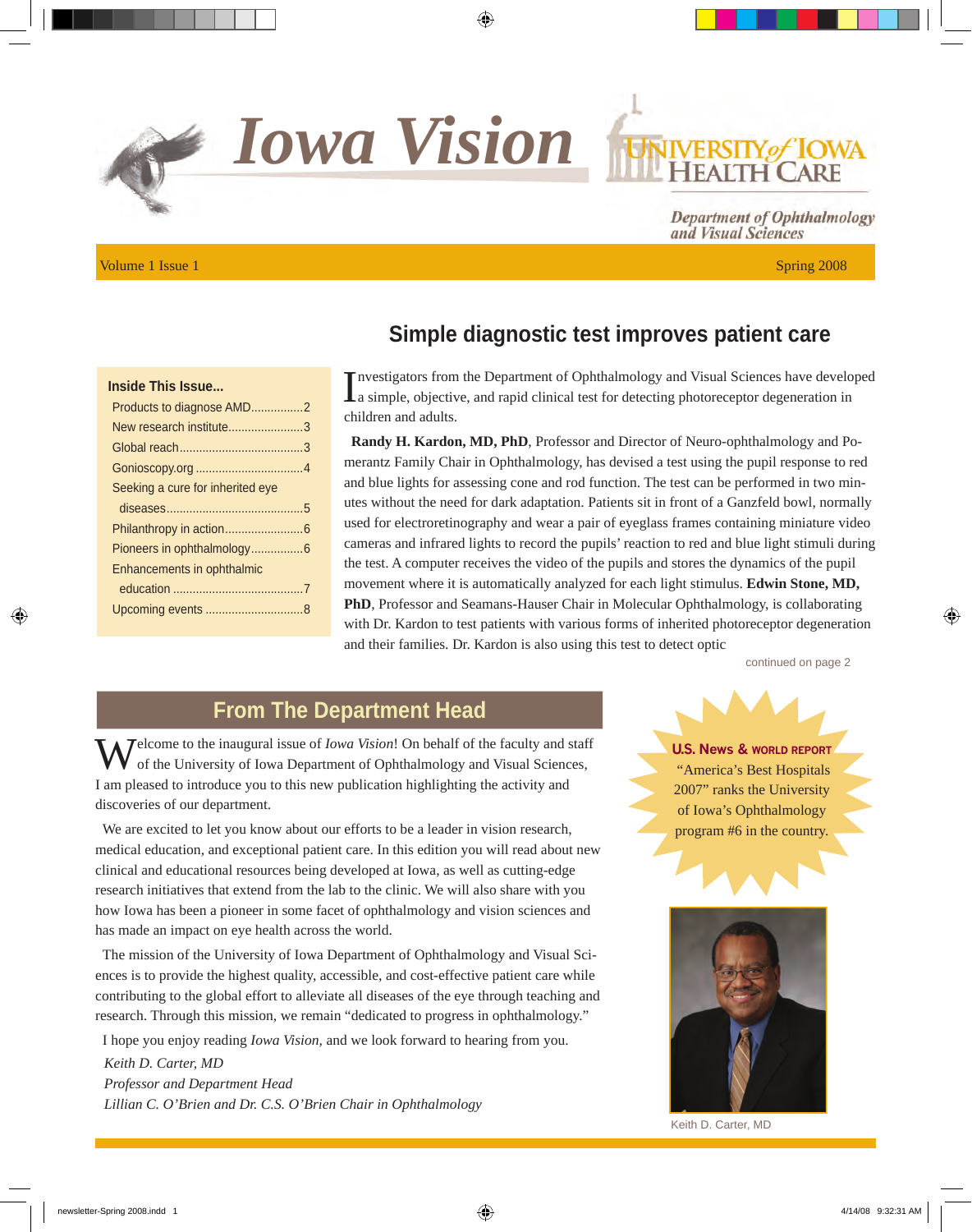nerve damage, as well as photoreceptor disease.

Patients who are blind from photoreceptor disease still show pupil responses to bright blue light, due to intrinsic activation of melanopsin containing retinal ganglion cells, which project to the pupil centers of the brain. The melanopsin retinal ganglion cells can be activated indirectly by connections with photoreceptors and bipolar cells or can be activated directly by light in the absence of photoreceptors.

The test shows great promise for easy and rapid diagnosis of retinal and optic nerve disease and also as a means of following patients for signs of progression or response to treatment, especially when an electroretinogram is difficult to obtain.

#### **Contact us**

Dept. of Ophthalmology & Visual Sciences 200 Hawkins Dr., 11136 PFP Iowa City, IA 52242-1091 Department General Information: 319-356-2864 319-356-0363(fax) UI Consult for referring physicians: 800-332-8442 UI Health Access for the general public: 800-777-8442 Appointment Scheduling: 319-356-2852 CME Programs: 319-356-4475 [Email: iowaeyecare@uiowa.edu](mailto:iowaeyecare@uiowa.edu)

Visit our web site at: <http://webeye.ophth.uiowa.edu>

*Iowa Vision* is published for friends and alumni of the Department of Ophthalmology and Visual Sciences. Director of External Relations, Joe Schmidt [joe-schmidt@uiowa.edu](mailto:joe-schmidt@uiowa.edu) Associate Editor and Designer, Trish Duffel [trish-duffel@uiowa.edu](mailto:joe-schmidt@uiowa.edu)

Drs. Stone and Kardon are seeking to use the pupil test to understand the phenotypic expression of genetic diseases affecting the retina. **Susan Anderson**, program assistant working with Dr. Kardon, has been testing patients for the last year and analyzing the data with Dr. Kardon while **Elizabeth Grace**, a senior honors medi-

Diagnostic test, continued from page 1 **Call Strategy Contract at the UI**, has studied the pupil response using this test in normal eyes. **Tina Damarjian**, a Doris Duke Clinical Research Fellow from the University of Illinois, is also working with Dr. Kardon this year to test specific retinal diseases affecting rods or cones.

Ganzfeld Red and Blue Stimulus with Pupillometric Recording



## **Bringing products that diagnose and treat AMD to the marketplace**

Two genes, complement factor H and complement factor B, are believed to account for nearly three out of four cases of age-related macular degeneration (AMD). Variations in these two genes alter the function of a key pathway in the immune system called the alternative complement system and researchers believe this pathway leads to AMD.

Scientific discoveries involving these two genes and their role in controlling inflammation serve as the basis for a new company. **Gregory Hageman, PhD**, Professor of Ophthalmology and Visual Sciences, and Josephine Hoh, PhD, from Yale University, founded Optherion, Inc., a company developing products to diagnose and treat AMD and other chronic diseases.

Dr. Hageman and his laboratory have collaborated with research groups worldwide to identify genes associated with AMD and other inflammation-based diseases, with the eventual goal of developing diagnostic tools and treatments. He was appointed to an Iowa Entrepreneurial Endowed Professorship, which allows release time for faculty to develop entrepreneurial plans based on their research. Optherion is a University of Iowa Research Foundation licensee with offices and laboratories in New Haven, Connecticut and at the University of Iowa Oakdale Research Park in Coralville, Iowa.

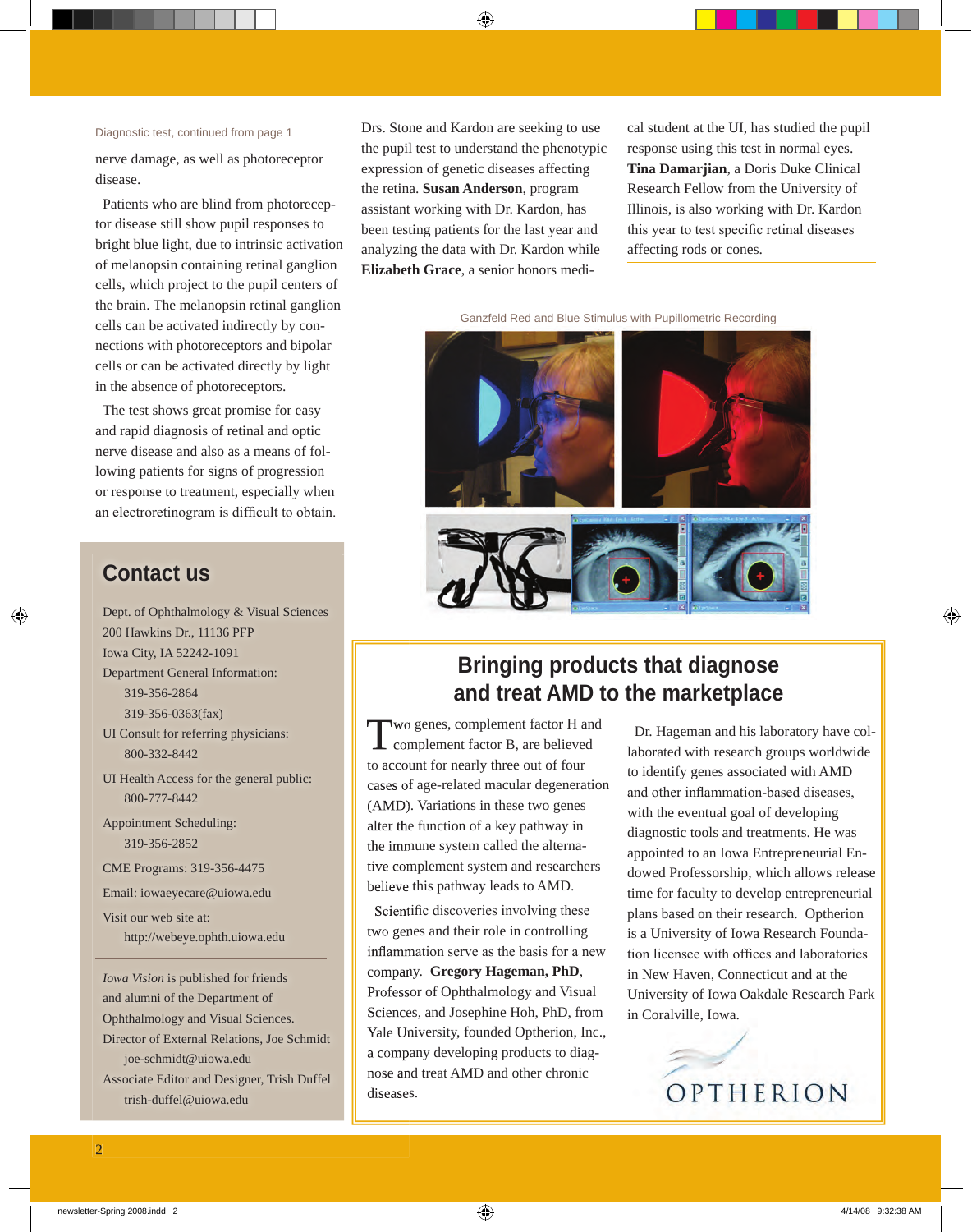# **New research institute will lead to advances in ophthalmic imaging**

 $\mathbf{B}$  iomedical imaging and image<br>analysis play critical roles in modern medicine, both in the diagnosis and treatment of disease. Recognizing this trend, the UI's Carver College of Medicine and the College of Engineering established the Iowa Institute for Biomedical Imaging (IIBI) in October 2007.

The IIBI aims to foster multi-disciplinary and cross-college research and discovery in biomedical imaging, and improve training and education. A primary objective of the Institute is to translate the advances in imaging research to the clinic improving health care for patients. The collaborative nature of the Institute ensures that insight from the "bedside" informs and helps direct fundamental imaging research at the "bench."

Image-based diagnosis has always been a very important part of clinical ophthalmology. Quantitative medical image analysis and computer-aided detection/diagnosis have equally long contributed to ophthalmologic research. However, most of the clinical image analysis is traditionally performed visually and qualitatively. With the arrival of a number of digital imag-

ing approaches, especially the widespread availability of retinal optical coherence tomography (OCT), there is a need for quantitative ophthalmologic imaging in daily clinical routine. With OCT devices offering three-dimensional coverage of the retina, the visual analysis quickly becomes tedious if not impossible due to the large number of image slices to be analyzed and quantified.

#### THE IOWA INSTITUTE FOR **BIOMEDICAL IMAGING**

The need for new methods and approaches to ophthalmologic research and in order to translate them to routine clinical practice has fostered an interdisciplinary research team focusing on ophthalmologic applications. The collaboration of ophthalmologists **Michael Abramoff, MD, PhD, Randy Kardon, MD, PhD, Young Kwon, MD, PhD,** and **Stephen Russell, MD,** with medical imaging engineering experts **Joseph Reinhardt, PhD, Milan Sonka**, **PhD,** and **Xiaodong Wu, PhD,** has estab-

lished a very active OCT image analysis research program with several research proposals and projects. On the clinical side, the medical imaging research targets the major blindness-causing diseases including glaucoma, age-related macular degeneration, and diabetic retinopathy with the aim of bringing research results to the clinic as quickly as possible.

The Institute will reside in the Iowa Institute of Biomedical Discovery Building, to be completed in 2011. Nearly 20,000 sq. ft. will be devoted to biomedical imaging and image analysis activities. Ophthalmology research projects will find dedicated space for research-related image acquisition and quantitative image analysis.



Figure: Three-dimensional segmentation of the retina imaged with 3D OCT into 7 layers: eight boundaries were identified automatically.

## **Global reach**

Efforts by alumni of the UI Department of Ophthalmology and Visual Sciences are making an impact on vision research and eye health around the world.

**David Zumbro, MD, LTC(P), MC,**  completed a Retina-Vitreous Fellowship at The University of Iowa in 2005. He left Iowa to serve at the Brooke Army Medical Center in Fort Sam Houston, Texas. In March 2007, Dr. Zumbro was deployed to Iraq. He was stationed in an area called Balad, a big airbase that is also known as LSA (life support area) Anaconda. It is

about 70 km north of Baghdad and near the Tigris River.

During Dr. Zumbro's deployment, UI Clinical Technician Phyllis May coordinated the Department's efforts to support Dr. Zumbro and his colleagues in Iraq and began "Operation Iowa to Iraq." From March 2007 until Zumbro's return in September, UI faculty and staff sent dozens of care package boxes containing notes of encouragement for Dr. Zumbro, as well as toys, clothing, prosthetic eyes, eye drops and other medical supplies for the people of Iraq.



Dr. Zumbro and Major Kris Duggar, Iowa National Guard.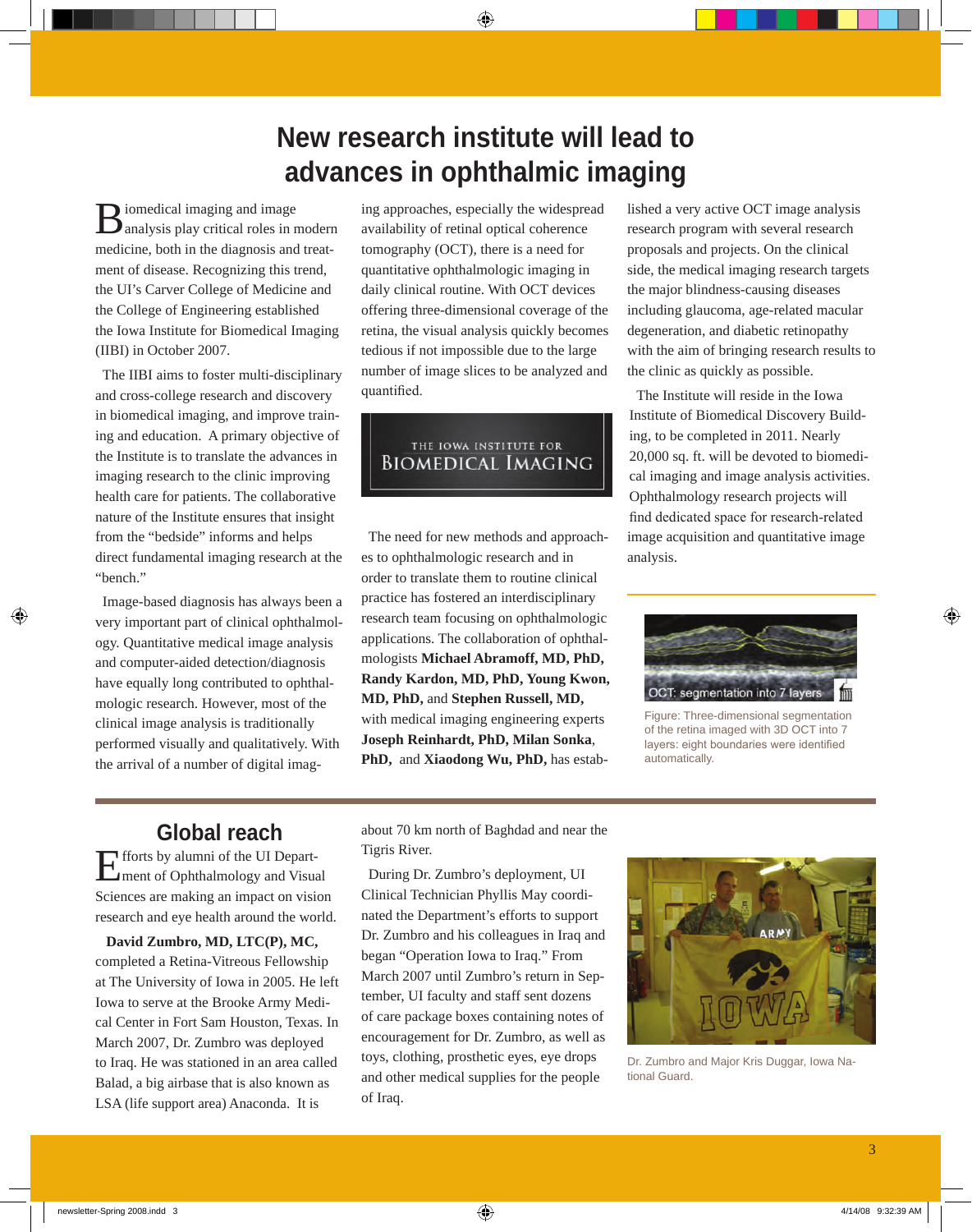## **A new resource for teaching gonioscopy examination techniques**

Gonioscopy is one of the more chal-<br>lenging eye examination techniques for ophthalmology residents to learn. It is a critical part of the eye examination and, unfortunately, in clinical practice is not performed as often as it should be. Now, a valuable new resource has been created to share gonioscopy techniques and images.

**Wallace L. M. Alward, MD,** the Frederick C. Blodi Chair in Ophthalmology and

Director of the Glaucoma Service, collaborated with Iowa faculty members **Young H. Kwon, MD, PhD, Emily C. Greenlee, MD**, and **John H. Fingert, MD, PhD**, as well as videography and IT staff members, **Randall Verdick** and **Jessica Bryant**, [to design and launch the web site \(](http://www.gonioscopy.org)**www. gonioscopy.org**). This site teaches how to perform a gonioscopy examination and shows the iridocorneal angle in health and



in disease. The web site will show the dramatic polycoria seen in the iridocorneal endothelial syndrome and also the early form of the disease in which one may only see a single synechia. While drawings, paintings, and photographs of the iridocorneal angle are helpful for the student of gonioscopy, Dr. Alward has found that videography demonstrates the techniques and findings much more readily than any other medium. Slit lamp videos are also used to provide illustrations of the findings in glaucoma-related diseases.

Ultimately, the web site seeks to become a living atlas that can be constantly updated, showing the entire spectrum of anterior segment diseases.

Gonioscopy is an examination technique that utilizes a specialized lens (goniolens) in conjunction with a slit lamp or biomicroscope to view the angle formed between the eye's cornea and iris, usually to monitor conditions associated with glaucoma.

#### **Remembrance**

**Ron Keech, MD,** passed away peacefully on October 16, 2007 in Iowa City. Ron was the W.E. Scott Chair of Education in Pediatric Ophthalmology at the University of Iowa. He is survived by his wife, daughter, son, son-in-law, and granddaughter. He is missed by

the entire Department.

The Department of Ophthalmology & Visual Sciences Team participated in the Leukemia and Lymphoma Society's "Light the Night" Walk on October 20, 2007 in honor of Dr. Keech. The team's effort in this event raised over \$22,000 for leukemia and lymphoma research.

Online condolences and memories may be shared at [www.lensingfuneral.com](http://www.lensingfuneral.com)



Ronald V. Keech, MD (1948-2007)

## **Highlights**

- Ranked 6th (tie) for best overall program, *Ophthalmology Times*
- The 2007 "Best Doctors in America"® list includes 16 UI ophthalmologists (see page 7)
- In top 10 percent of the number of National Eye Institute-funded institutions in FY 2006 based on award amounts
- Two Howard Hughes Medical Institute investigators among faculty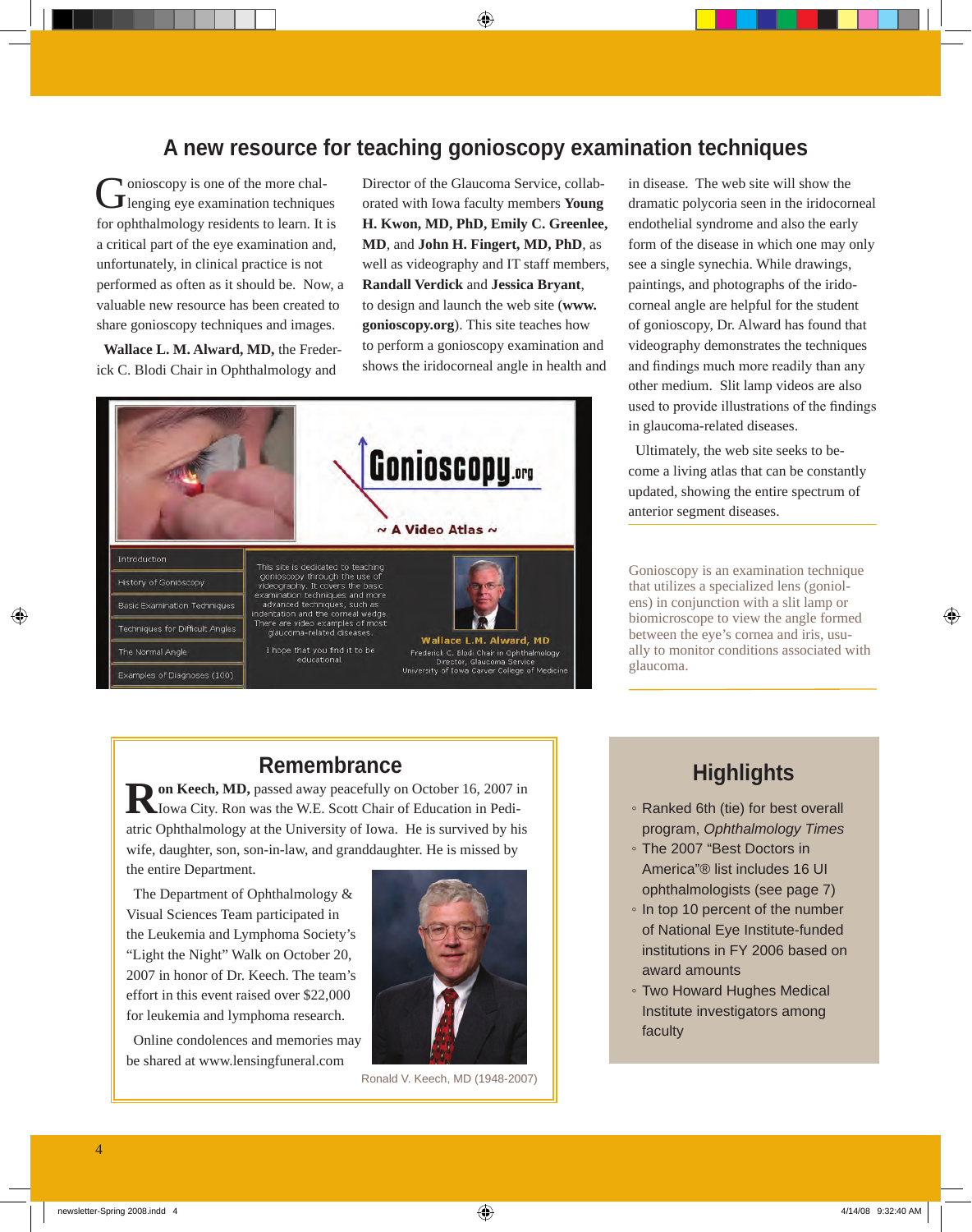## **Seeking a cure for inherited eye diseases**

Imagine being a parent who has been told that<br>your child has a rare eye disease, will lose his or magine being a parent who has been told that her vision, and there is nothing you can do. That is what happened to Chicago Cubs, first baseman **Derrek Lee,** whose child was diagnosed with Leber congenital amaurosis (LCA), an inherited form of blindness or severe vision loss that is typically discovered in infancy or early childhood. The diagnosis prompted the Lee family to contact **Edwin Stone, MD, PhD**, Professor of Ophthalmology and Seamans-Hauser Chair in Molecular Ophthalmology. A series of conversations about what could be done for those impacted by the disease led to the formation of an exciting initiative known as Project 3000, which seeks to find the causes of and cures for inherited blinding eye diseases such as LCA.

Project 3000 (**www.project3000.org**) seeks to



estimated 3,000 individuals in the nation with LCA. It was launched when Derrek Lee and Boston Celtics CEO and Co-owner **Wyc Grousbeck**, who also has a child affected by LCA, sought a partnership with The University of Iowa to advance scientific understanding of the disease and work toward a cure.

identify and provide genetic testing for the

Genetic testing is being offered nationwide through Project 3000 to every person affected with LCA through the Carver Nonprofit Genetic Testing Laboratory (**www.carverlab.org**) at The University of Iowa. The Carver Laboratory has developed an extensive data bank of genetic information and provides the most clinically relevant information to patients and their families. The lab has been involved in locating dozens of genes responsible for inherited eye diseases and identified hundreds of specific disease-causing mutations.

LCA is estimated to affect one in 100,000 children in the nation. More than one-sixth of the LCA patients in the U.S. have already been tested for mutations in the known genes, and the results of this testing have been summarized and accepted for publication by the *American Journal of Ophthalmology*. Additionally, the molecular methods that underlie the genetic test for LCA have been

extensively refined and improved so that the chance of finding the specific molecular cause for an individual patient with LCA is now near 70 percent (up from 50 percent one year ago).

As a result of Project 3000 efforts, there has been a tremendous increase in awareness of LCA. Press conferences, news reports, articles and events have reached millions of people with a message of hope: "There is something you can do." In addition, more than \$1 million in philanthropic support for Project 3000 has been raised in the past year. Dr. Edwin Stone spoke about LCA and Project 3000 when he delivered the Jackson Memorial Lecture at the recent American Academy of Ophthalmology meeting in New Orleans.

Project 3000 has five major goals:

- Provide hope to the individuals affected with LCA that there is something that can be done
- Provide accurate information about LCA and other genetic eye diseases
- Find the remaining genes responsible for the estimated 30 percent of LCA cases remaining to be discovered
- Find cures from trials of new treatments for LCA
- Make genetic testing the standard of care for LCA

Project 3000 also seeks to have a broad and lasting impact by serving as a model for approaching other genetic diseases. If you are aware of patients with LCA or interested in genetic studies associated with hereditary eye diseases such as LCA, consider the resources available through Carver Nonprofit Genetic Testing Laboratory and Project 3000.

Visit the Project3000 website at **www.project3000.org**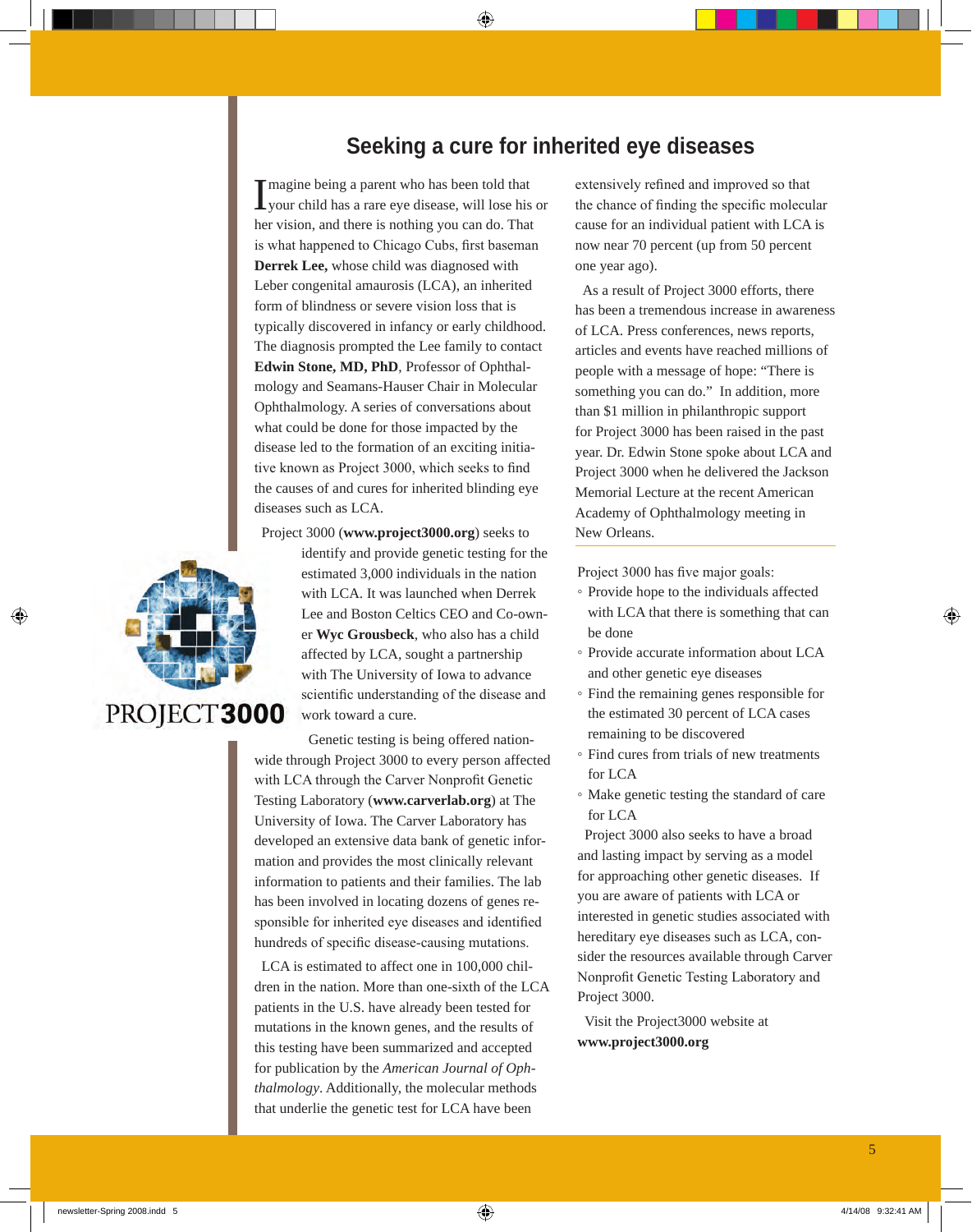## **Philanthropy in action**

The Fuerste family is filled with tradi-<br>tions. Three generations of family members have pursued their medical education and ophthalmic training at the University of Iowa, including Frederick Fuerste, Sr. ('18 BA, '20 MD), Frederick Fuerste, Jr. ('45 MD), C. Rommel Fuerste ('83 MD), F. Hunter Fuerste ('82 MD), and Gretchen Fuerste ('78 MD; '82 Residency). A long-term interest and tradition of support led the family to make a generous gift to the Department of Ophthalmology and Visual Sciences.

Frederick Fuerste, Sr., practiced in Dubuque, Iowa until 1953 when his son,

#### Frederick Jr., took over the family business. Frederick Jr. continued practicing ophthalmology until shortly before his death in 2003. Now the trust of his wife, Marion Fuerste, who died in 2005, has provided a very generous bequest to establish a professorship that will be used to provide support, and promote research and education in ophthalmology. The bequest will also help create an ophthalmic lecture series that will be used to invite distinguished ophthalmologists and scientists to participate in the teaching program of the Department of Ophthalmology and Visual Sciences. Additional proceeds from the bequest gift will provide sustaining support

## **Pioneers in ophthalmology: Lee Allen**

The University of Iowa enjoys a rich<br>history of innovations and inventors in ophthalmology and the vision sciences. One of the individuals who made a great impact was Lee Allen.

Lee's interests ranged from the fine arts to medical device invention. From the time he received an oil painting set when he was eleven years old, he became passionately interested in painting and fine arts. While Lee studied art at the University of Iowa (1929-37), he was a student and close friend of Grant Wood of "American Gothic" fame. Lee was one of



a small number of associates Wood invited to work on painting the library murals at Iowa State University. The Treasury Department awarded contracts to paint two of the now famous Works Progress Administration post office murals: "Soil Conservation" in Onawa, Iowa and "Conservation of Wildlife" in Emmetsburg, Iowa to Allen. Both survive to this day. The painting for the Onawa post office mural has been kept in the Smithsonian's National Archives and was one of only 100 paintings selected for the Whitney Museum of American Art's 1999 "American Century" exhibit.

In 1939, Dr. C.S. O'Brien recruited Lee as a medical illustrator for The University of Iowa Department of Ophthalmology. His career soon grew beyond medical illustration and he gained an international reputation as a pioneer in the fields of ocular prosthetics and medical photography. Allen was prolific while at UI; illustrating scores of medical textbooks, authoring numerous scientific articles, and designing many medical devices. Among his inventions was the quasi-integrated buried motility implants used during eye removal surgery to replace volume and to transmit

for the UI Carver College of Medicine. "Our family is grateful for the education we received at the University of Iowa and the ongoing medical education that is available there. This gift will help support the educational mission for many years to come", says Gretchen Fuerste, MD, of Fuerste Eye Clinic in Dubuque, Iowa. Keith D. Carter, MD, Professor and Department Head adds, "The Fuerste family has been a part of the Department's family dating back to Dr. Frederick Fuerste's completion of medical school at Iowa in 1920. We are grateful for the family's ongoing support and the additional education opportunities this very generous gift will allow".

motility to the eye prosthesis. Lee retired from the UI in 1976 with the rank of Emeritus. During his career, he



E. Lee Allen (1910-2006)

served as President of the Association of Medical Illustrators, founding member and first President of the Ophthalmic Photographer's society, Charter member and President of the American Society of Ocularists, and Charter Board member of the National Examining Board of Ocularists. He received both the Senior Honor Award in 1984 and the Outstanding Lifetime Achievement Award from the American Academy of Ophthalmology in 2001.

Lee's book, *The Hole in My Vision*, chronicled his own loss of vision to macular degeneration and was published in 2000. Copies are available through the Department and profits from the book benefit the UI Carver Family Center for Macular Degeneration.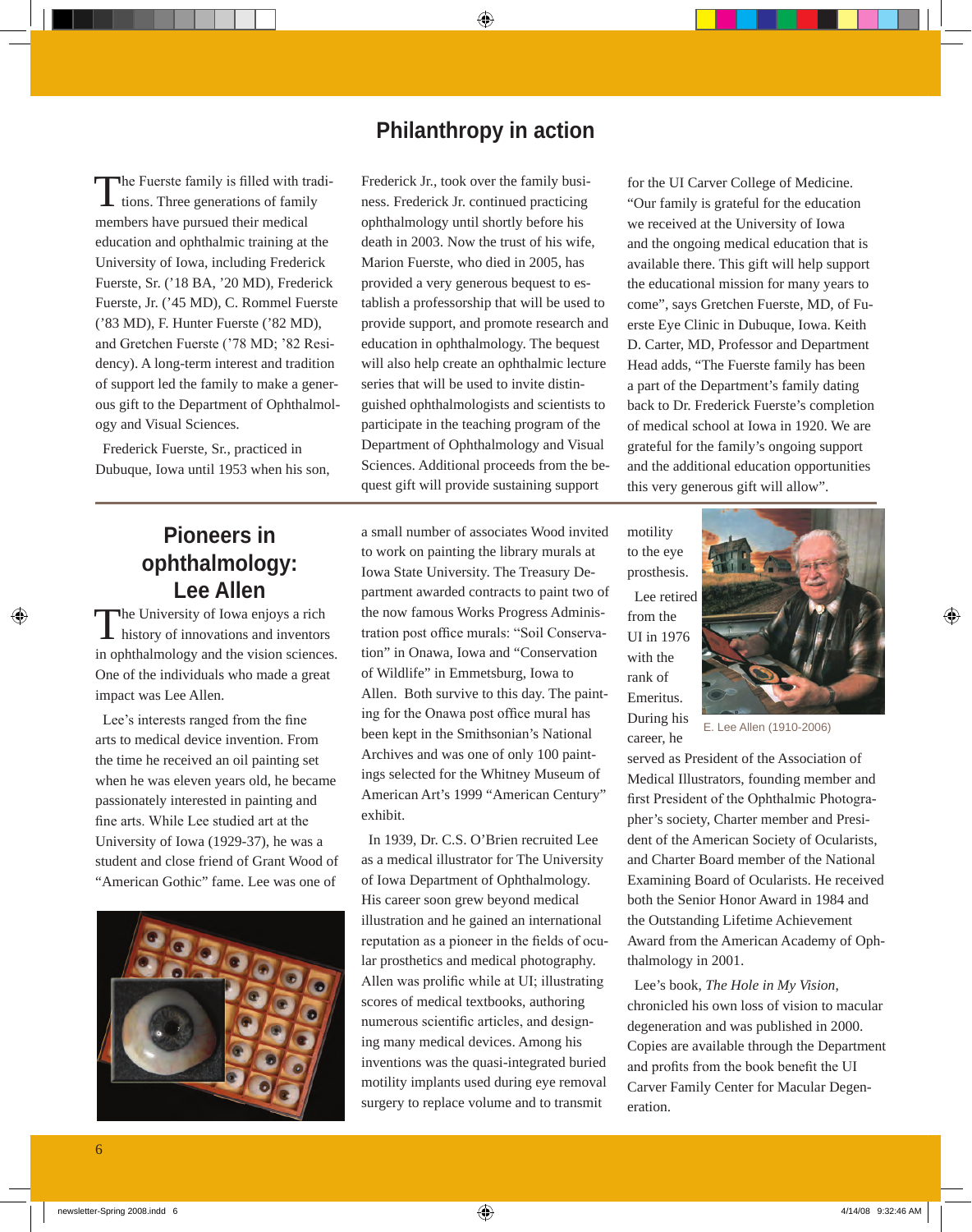## **Enhancements in competency-based ophthalmic education lead to better prepared residents**

**Programming and curriculum are** continually enhanced to better serve the residents in training at The University of Iowa. Many of the enhancements are the result of our expertise in competencybased ophthalmic education and desire to provide the finest in resident education. With inspiration from **Andrew G. Lee, MD**, Professor of Ophthalmology, Neurology and Neurosurgery, a team of cataract surgery faculty, including **Thomas Oetting, MD, A. Tim Johnson, MD, PhD, Hilary Beaver, MD,** and **Emily Greenlee, MD**, developed a competency based curriculum for training residents cataract surgery.

The Ophthalmic Web Lab (OWL) Program curriculum developed by Drs. Greenlee and Lee reflects a desire to better prepare first-year residents for the surgical requirements of their second year. It involves giving increasing surgical responsibility as residents progress from beginner to proficient in cataract surgery.

Started in 1997, the wet lab has become an integral part of competency-based surgical training and is available at any time for residents to use. The wet lab includes both peristaltic and venturi-based





phacoemulsification units and has a steady source of procrine tissue. The lab uses resources from the Iowa Lions Eye Bank and also reflects a strong partnership with the local Veterans Affairs Health Care System.

A more formal system of utilizing the wet lab started in 2005 with the objectives of exposing first-year residents to surgery before their second year. First-year residents are introduced to suturing techniques and then allowed to proceed on their own as their comfort level and proficiency improves in the lab. This type of training experience is thought to ease the novice ophthalmology resident's transition into working in the OR and with real patients. The wet lab curriculum has been discussed in a paper published in *Ophthalmology.* It has been featured as part of an American Academy of Ophthalmology course offered for the past three years that has received high marks from attendees.

Another important curriculum enhancement includes the local VA hospital's recent integration of an EYESI Simulator. The EYESI Simulator allows virtual simulation of cataract and retinal procedures and has become a vital part of the curriculum. Residency Program Director Dr. Thomas Oetting has programmed a cataract surgery curriculum which first-year residents must complete before the end of

their 10-week rotation. This simulator allows residents to experience intraocular surgery and learn the difficult steps of cataract surgery-capsulorhexis and phacoemulsification. Offering exercises of increasing difficulty allows residents the opportunity to advance their surgical skills earlier in their training.

The use of a structured wet lab program and simulator training are critical parts of the initial development of surgical skills progression. Incorporating these elements into the curriculum and training program allows Iowa to maintain its position as a leader in competency-based education.

## **Best doctors**

The "Best Doctors" database included<br>the following UI ophthalmologists in its latest release:

> Wallace Alward Hilary Beaver H. Culver Boldt Keith Carter James Folk Karen Gehrs Kenneth Goins A. Tim Johnson Randy Kardon Ronald Keech (deceased) Young Kwon Andrew Lee Jeffrey Nerad Stephen Russell Edwin Stone Thomas A. Weingeist

Best Doctors, Inc. uses its database to support services that link individuals with serious illness to expert medical specialists for second opinions or treatment. The company's Web site is http://www.bestdoctors.com.